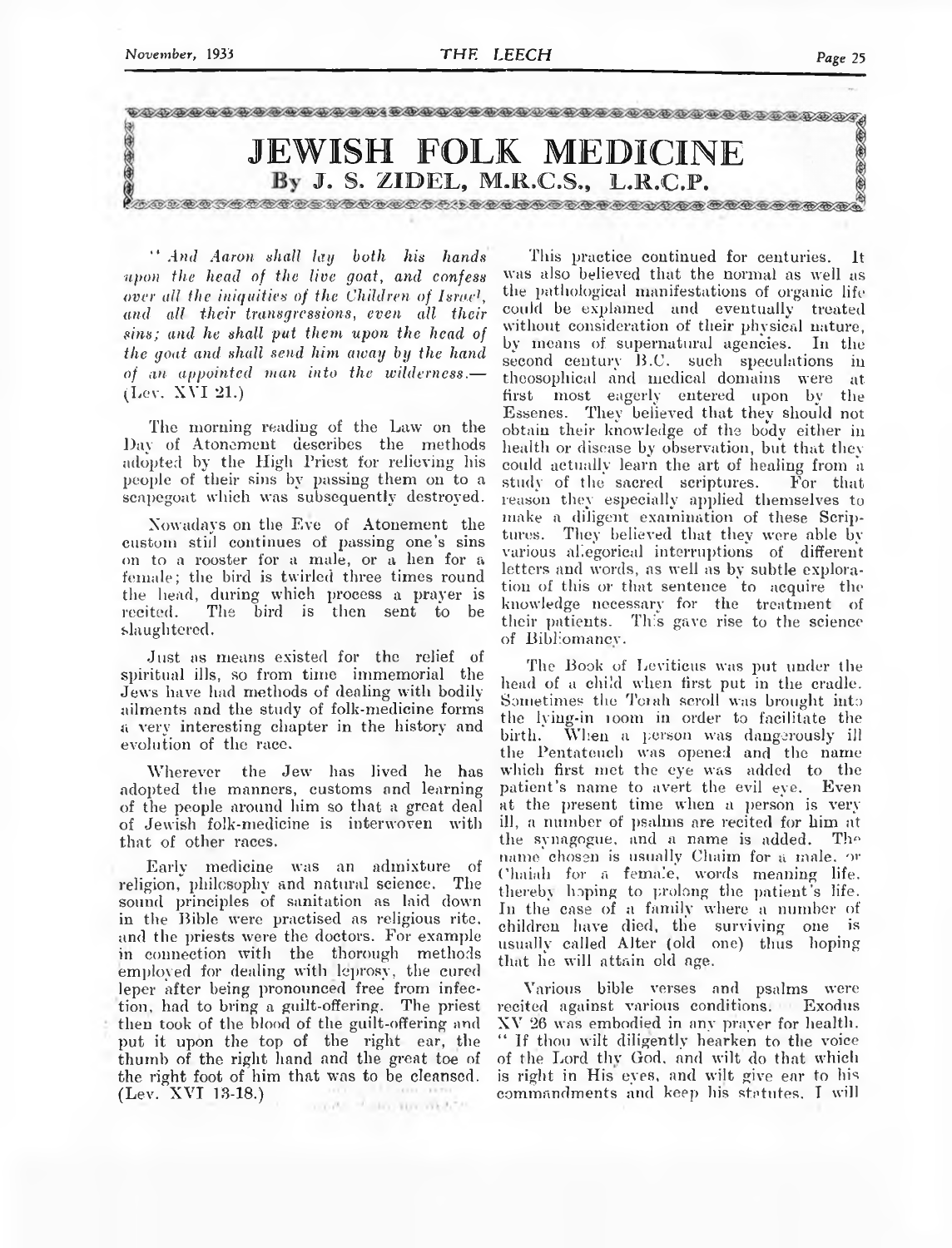In addition to biblical passages biblical names were also used in amulets. Amulets containing the names of Abraham, Isaac. Jacob, Sarah, Ilebecea, Kachel, Leah, were for use in the lying-in room also the name of Satan. The name of Job against toothache.

The belief that disease was due to demons was universal at a certain stage of human culture, and this belief continued for centuries. The ancient Rabbis regarded demons in much the same light as we regard germs, and just as we differentiate germs causing various diseases, so they differentiated the demons. There were three classes: *Shedim* (demons in general), *Mazzikim* (harmers) and *Ruhin* (evil-spirits). Besides these there were *Lilin* (night spirits), *Tclanc* (shade or evening spirits), *Ruah Palga* (spirit of headaches), *Ben NefiUm* (the demon of fits), *Shabriri* (demon of blindness) and a host of others.

" They surround man on all sides as the earth does the roots of the vine." If a man could see them he would lack the strength to face them, though he can see them by casting the ashes of the foetus of a black cat about his eyes."

One demon was supposed to have the head of a calf, with one revolving horn in the middle, and an eye on the breast, and his whole body was covered with scales and hairs and eyes. '' At times they are black goatlike beings, at other times seven-headed dragons." The queen of the demons is Lilith pictured with wings and long flowing hair. They were said to be created at the twilight of the Sabbath " after the souls were created the Sabbath set in so they remained without bodies. "

To cure a disease, in other words, to drive out the demons causing the trouble, many methods were employed. Since words have power they too like the demons are alive, therefore incantations were employed to exorcise these evil spirits. Psalm 91 is known as "Shir Shel Pegaim" "son against demons," and was frequently recited both as a protection against and for the expulsion of them. Another method of dealing with them was to tie a number of knots in a cord to symbolise the hoped-for imprisonment of the spirit.

Another remedy suggested by one of the Rabbis "Take roots of herbs, burn them under him, and surround him with water, whereupon the spirit will flee."

Xasty and ill-smelling substances were often incorporated in a genuine medical remedy, the remedy to help the patient, and the nasty drug in order to disgust the demon. In this way the chicory plant is mixed with a green frog, pestilence root with the claw of a man's foot, a green vegetable of some kind with the dust of a man's foot. Swine's fat, swine's tail, neck of a dog, fat of a serpent, hair of a virgin goat, human bone, etc., were also employed. As demons were supposed to have different taste to mortals, they might enjoy the foul-substances and be appeased thereby. In this way the medicine would not only help the patient but would also divert the attention of the demon.

Incantations and charms and the words of medical formulae were as important as the prescription itself. In the East there are still found patients who swallow the prescription as well as the medicine prescribed.

Amulets and charms were used extensively to protect man and his possessions from the evil influences of witches, demons and other mischievous powers likely to be encountered, or to counteract misfortune, illness and damage of various kinds already being endured. All ornaments worn on the person seem to have been originally amulets. An amulet might consist either of an article inscribed with the name of God or a scriptural passage as the inezuzah on the doorpost, or by the phylacteries, or of the root of some herb. Grains of wheat wrapped in leather sometimes served as amulets. The most frequent form of amulet was a small metal plate suitably inscribed. This still survives in the necklet bearing the word "Mazel " (luck). The magic word Abracadabra triangularly written has its Hebrew counterpart. *Akrabukus* similarly arranged.

Children owing to feeble powers of resistance were held to be much exposed to the danger of magic fascination. They were therefore protected by knots, written parchment, etc., tied round the neck. Even in recent times, children wore red bands round their wrists as a protective against "evil eye." Usually among men amulets were worn on the arm; women and children wore them on neck chains, ring or other articles of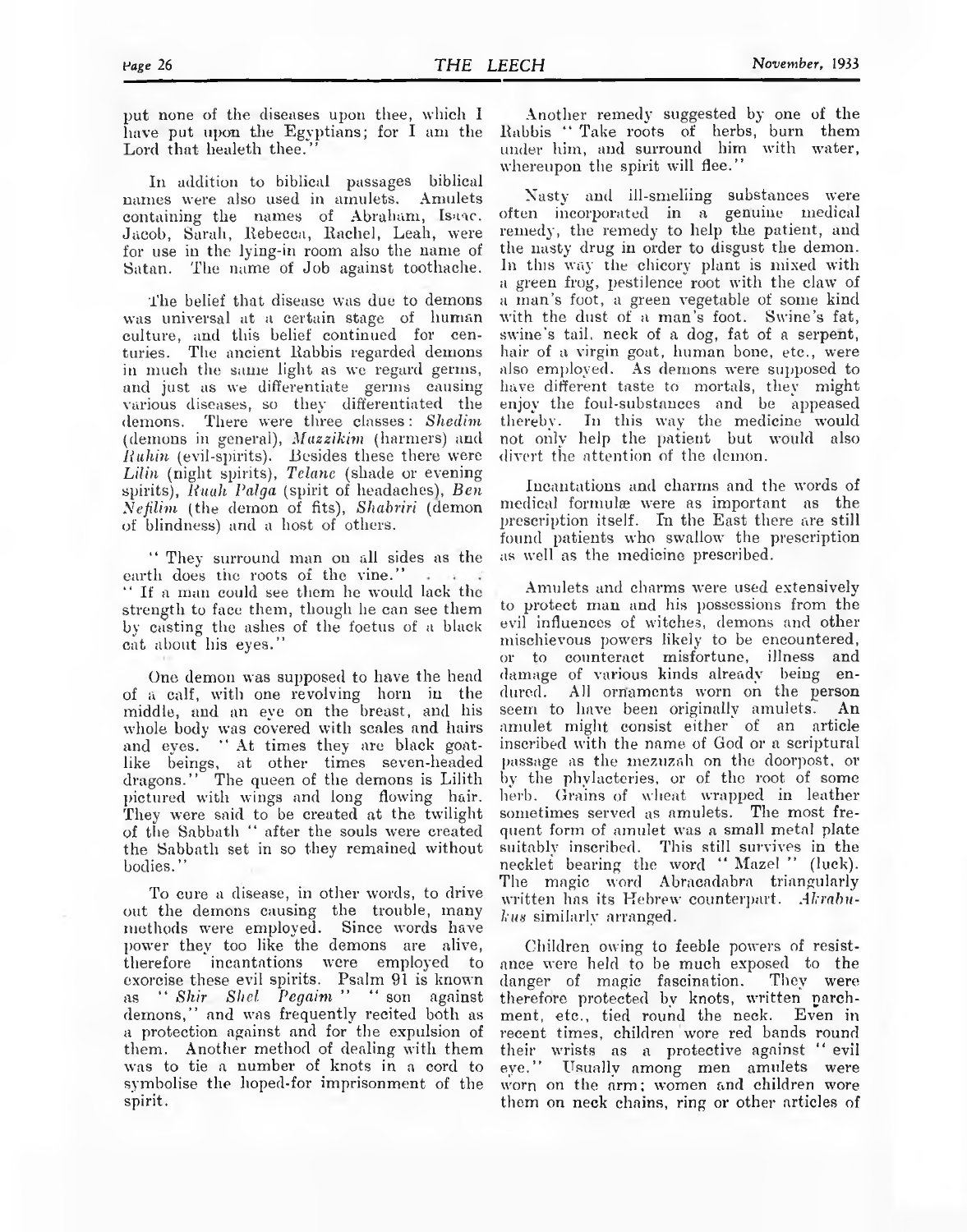jewellery. An amulet would sometimes be placed in a hollow stick, because unsuspected it was considered to be more potent. The egg of a grasshopper was said to protect against earache; the tooth of a living fox against against sleepiness, and of a dead one against sleeplessness. A nail from a gallows protected against wounds. The sages of the Talmud however forbade the use of all such remedies as being heathen practice.

Disease was also attributed to the supernatural powers of an enemy. This belief still exists. Children on seeing a Chinaman will promptly take measures to prevent him seeing their teeth, lest by his counting them, the teeth should drop out. If by coincidence after a violent quarrel during which curses are freely exchanged a member of the family of one of the combatants should take ill, the accursed will do all they can to gain the pardon of the other party in the contest. A woman when reciting the unusual virtues of a child will take the precaution of adding " let no evil eye befall it " (others touch wood). Men still exist who are supposed to possess the power of neutralising the ill-effects of the evil-eye.

The soul or spirit of a man was regarded as the seat of life and with its departure death occurred. Numerous measures were therefore employed for the preservation of the soul. The custom of saying " Zu gezund" when a person sneezes has its origin in the belief that violent sneezing may expel the soul which was regarded as being held to the body by a very frail bond. To the soul many of the desires of the body were attributed. Tt was said to be very gregarious, and for several days after the death of a person, it was said to hover round the house of the deceased. For this reason mirrors and other reflecting objects in the house of mourning were covered, lest the unfettered soul of the departed entice into itself the soul of any living person present in the room, the soul of the latter being reflected on bright surfaces.

Palestine was the meeting place of many important trade-routes, and with the exception of relatively short periods in the 10th and 8th centuries B.C.' the country was under the rule or vassalage of Egypt, Babylon and Assyria and other powers and throughout its history Jewish medicine would naturally bear the influence of these powers. During the middle ages the Jews were responsible for the introduction of the wisdom of the East

into Europe. With the advent of Arabian<br>learning, astrology became the central learning, astrology became the central interest. It retained this position until the triumph of the experimental method in the 17th century. Especial attention was always paid to the Zodaical signs and to the planets. Each Zodaical sign was held to govern some special region of the body, and each of the planets was held to influence special organs. The sun was said to govern the brain, nerves, right eye of the male, left eye of the female, and the entire right half of the body. Under the influence of the moon came the brain, mouth, belly, intestines, bladder, taste, reproductive organs, left eye of the male, right eye of the female, feminine liver and entire left half of the body. Mercury regulated mental processes, and so on. The fact that the sun, moon, planets and signs of the Zodiac shared the rule over the various organs of the body made it unnecessary for the physician to trouble himself at all with an examination of the patient to ascertain the cause and localisation of the affection. One glance at the constellations, and not only was the diagnosis made, but the outlook of the case was also determined.

Thus far only external measures in con nection with disease have been considered. Jewish folk-medicine also abounds in domestic remedies. A great number are derived from their non-Jewish neighbours. It was noticed that disease could be conveyed unconsciously from one person to another, and it was therefore considered that disease could be purposely conveyed to animate or even inanimate objects, and by means of this transference the original sufferer could be cured. On this principle is based the widespread custom, and one still prevalent among certain sections of Jewry, in connection with the loss of milkteeth. The child takes up the lost tooth and throws it into the fire at the same time saying " Little mouse, little mouse, here is a bone tooth, give me an iron one."

A patient suffering from fever was recommended to go to the cross-roads and seize the first cat with a burden that he saw crawling along. He was to seize it, place it in a copper tube which was to be covered with lead and then sealed. Then he was to shake the tube and say " What thou carriest on me that I carry on thee."

To cure warts, they were rubbed with red wool, the patient expectorated three times, recited a benediction and threw the wool